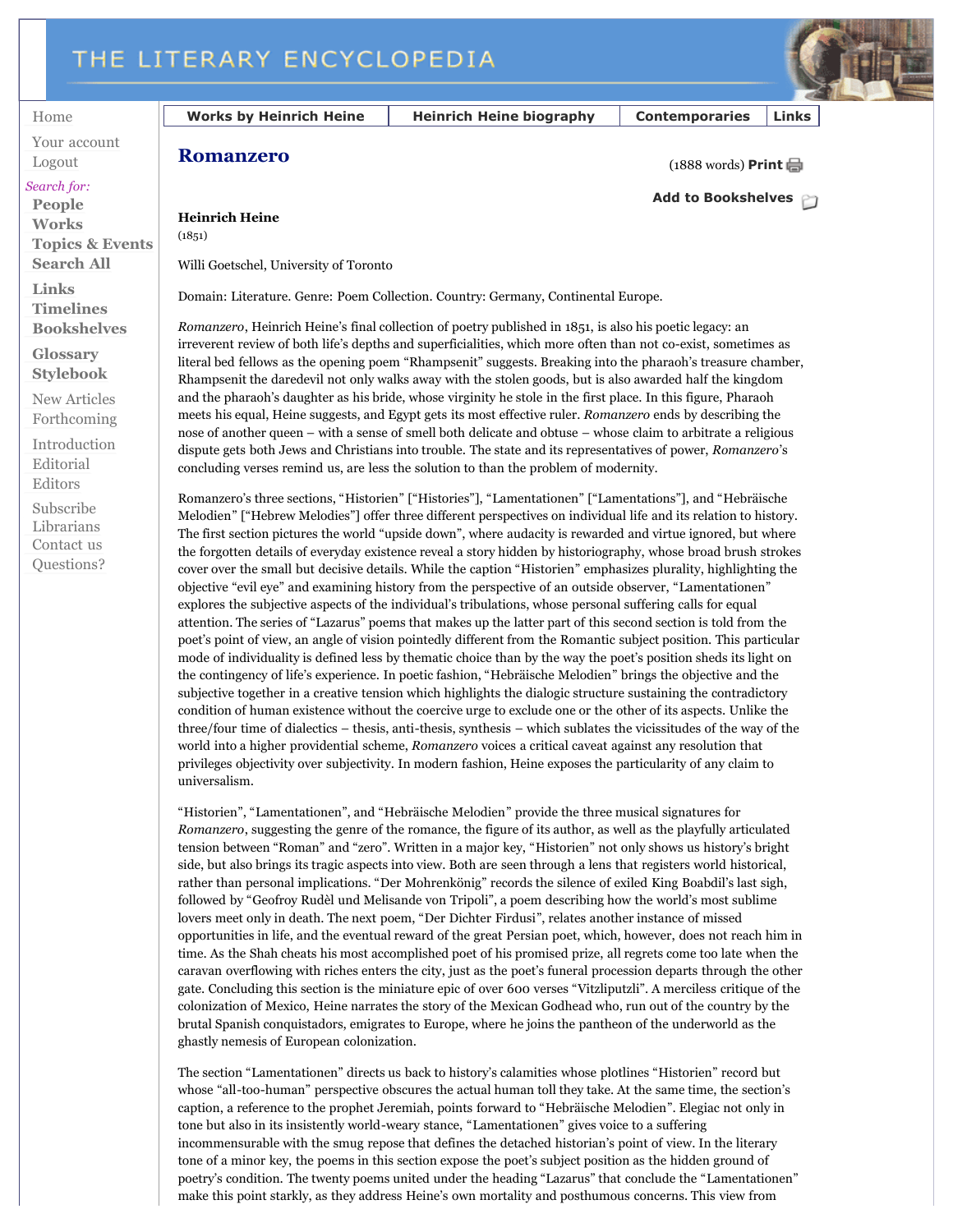below looks with wary scepticism on the world, in a voice that sets these elegies apart from the conceit of a clever savvy, while never taking on a posture of brooding melancholy. Over and against the cheerful brilliance of reason that defines the historical approach, this darker view and its subjective angle provides the kind of epistemological accuracy which the "objective" gaze cannot produce.

At the end of this section, "Enfant perdu" (Heinrich Heine, *Sämtliche Schriften*, ed. Klaus Briegleb, Munich: Hanser 1976, vol. 6.1, 121; *The Complete Poems of Heinrich Heine*, A Modern Version by Hal Draper, Boston: Suhrkamp/Insel, 1982, 650) gives distinct voice to the fact that the problem of objectivity is not so much the problem of reason as of the heart, which breaks while the hand that wields the weapon remains undaunted:

Ein Posten ist vakant! –Die Wunden klaffen – Der eine fällt, die andern rücken nach – Doch fall ich unbesiegt, und meine Waffen Sind nicht gebrochen--Nur mein Herze brach.

[My wounds are gaping wide – A post's unmanned! – One sentry falls, another takes his part – And yet I fall unvanquished, sword in hand – The only thing that's broken is my heart.]

The concluding third section, "Hebräische Melodien", consists of three poems that pick up the tension between the two preceding sections, now entwining their opposing elements as a constitutive nexus. Heine represents this principle in the medley whose music emerges from the interplay between the universal and particular, and forms the "Hebrew Melodies". "Prinzessin Sabbat" opens the section with what Hannah Arendt and others have seen as a description of modern Jewish alienation. The dog-like suppression of Jews during the week is here sharply contrasted with a divine elevation on the Sabbath that reinstates the Jews' full-fledged humanity if only for a day's Messianic respite from the week's drudgery. More than simply pointing its finger at the problem of a painfully split consciousness, the poem exposes the underlying – or more precisely the superimposed – assumption that casts the modern Jew as torn between two worlds. Rejecting the logical fallacy that frames the challenge of modernity as the "Jewish Question", the poem's opening lines instead address Orientalism's phantasmagoric moment:

In Arabiens Märchenbuche Sehen wir verwünschte Prinzen, Die zuzeiten ihre schöne Urgestalt zurückgewinnen:

Das behaarte Ungeheuer Ist ein Königssohn geworden; Schmuckreich glänzend angekleidet, Auch verliebt die Flöte blasend. (125)

[In Arabia's book of fables We can see enchanted princes Who at times regain their former Human shape and comely figure:

Once again the hairy monster Changes back into a princeling, Dressed in brightly jewelled splendor Sweetly fluting amorous ditties. (651)]

The fatal curse, however, that returns the prince to his monstrous existence, is neither his own doing, nor a form of divine judgment. The poem refutes naïve versions of both enlightenment and theology as hermeneutic skeleton-keys and, instead, unmasks them as the ideological veil that screens, and thus attempts to lay claim to whatever resists assimilation: "Ihn hat verwandelt / Hexenspruch in einen Hund" (125) ["A witch's magic / has transformed him to a dog", 651]. Such witchcraft returns with a vengeance at the end of Shabbat: "Ist ihm doch als griffen eiskalt / Hexenfinger in sein Herze." (129) ["It's as if ice-cold fingers / Of a witch had clutched his heartstrings." 654]. This "hündische Metamorphose" ["canine metamorphosis"] is anything but an ontological necessity, despite the power that makes it seem inevitable: the magic involved, Heine suggests, belongs to society, which, like all sorcery, projects an illusory screen of doom onto what it excluded.

The central poem of this section, "Jehuda ben Halevy", stands out both in size (800 verses) and significance. Here, Heine evokes the medieval sage and poet in a way that makes him his alter ego. Halevy's profoundly spiritual and at the same time superbly creative thought resonates with Heine's approach to Judaism and the idea of tradition in general: both are seen as future-oriented, and therefore always reconstituted anew through the encounter of past experience with innovation. Yehuda Halevi's magisterial cantorial performance highlights how it is art's creative forms of transformation – its innovations – that give tradition its living voice. Along with its poetological meaning, the poem explores how history is more than a concatenation of successive events, like the pearl necklace seized from Alexander's spoils, but bears a far stronger resemblance to the treasure chest in which the necklace was found. In this, Heine's allegorical configuration of the form/content dialectic of historiography, the chest is also the container out of which Alexander's dreams arise. History, the poem suggests, looks beyond the status quo to the larger horizons of history: to what could have